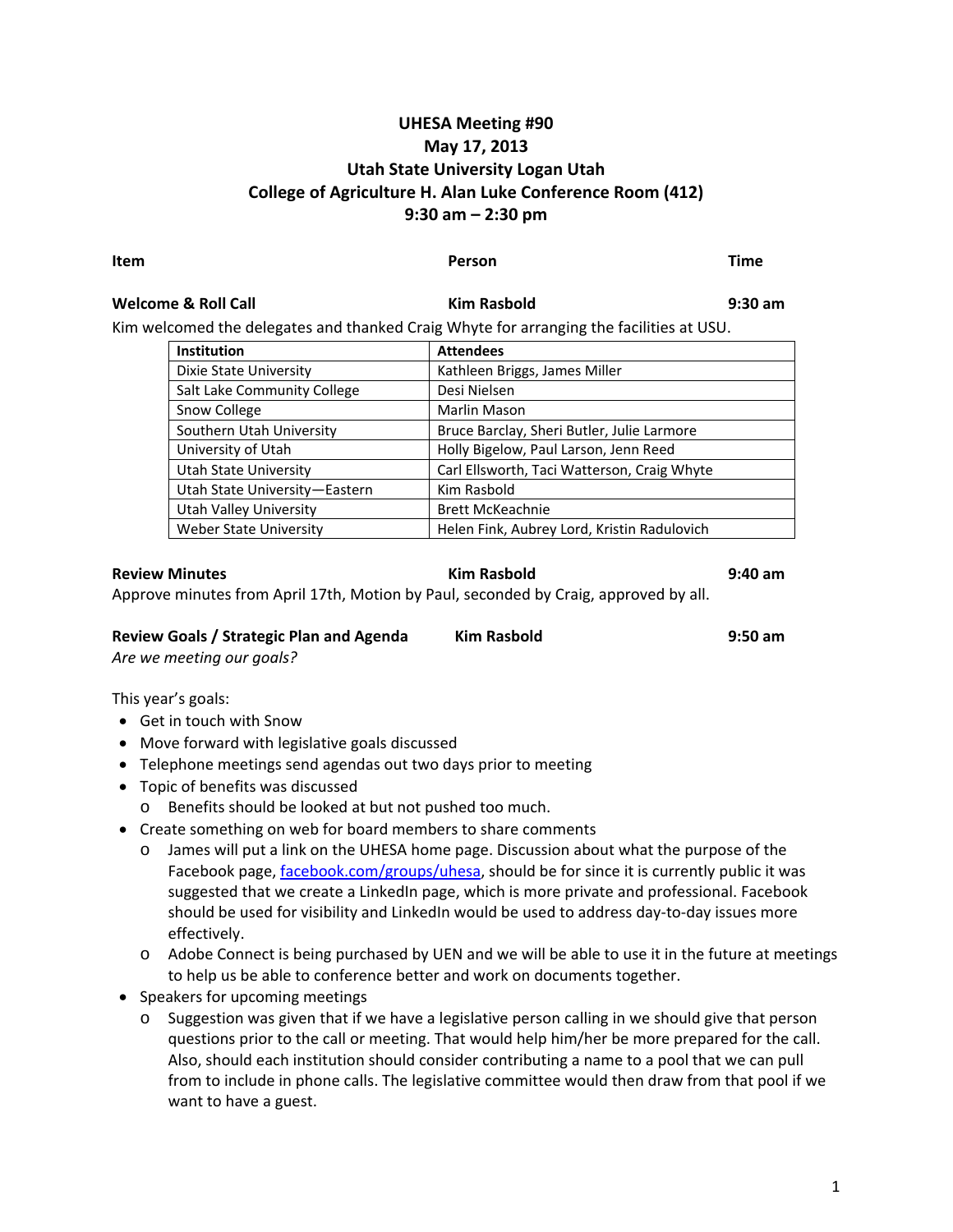# **Campus Reports Updates All Delegates**

| <b>Campus</b>                                  | <b>Challenges</b>                                                                                                                                                                                                                                                                                                                                                                                                                                                                                                                                                                                                               | <b>Successes</b>                                                                                                                                                                                                                                                                                                                                                                                                                                                                                                                                                                                                                                                                                                                                                                                                                                                                                                                                                                                                                                                                                                                                                                                                                                                                                                                                                                           | Misc.                               |
|------------------------------------------------|---------------------------------------------------------------------------------------------------------------------------------------------------------------------------------------------------------------------------------------------------------------------------------------------------------------------------------------------------------------------------------------------------------------------------------------------------------------------------------------------------------------------------------------------------------------------------------------------------------------------------------|--------------------------------------------------------------------------------------------------------------------------------------------------------------------------------------------------------------------------------------------------------------------------------------------------------------------------------------------------------------------------------------------------------------------------------------------------------------------------------------------------------------------------------------------------------------------------------------------------------------------------------------------------------------------------------------------------------------------------------------------------------------------------------------------------------------------------------------------------------------------------------------------------------------------------------------------------------------------------------------------------------------------------------------------------------------------------------------------------------------------------------------------------------------------------------------------------------------------------------------------------------------------------------------------------------------------------------------------------------------------------------------------|-------------------------------------|
| <b>USU Eastern</b><br>Kim Rasbold              | Merging with USU and subsequent<br>reorganization of departments. Moral of<br>employees, students, and community.                                                                                                                                                                                                                                                                                                                                                                                                                                                                                                               | Legislative session: USU-E received funding for<br>a new building. Community members'<br>donations have also increased. More<br>excitement in the community and on campus<br>due to these changes. Small successes offer<br>hope.                                                                                                                                                                                                                                                                                                                                                                                                                                                                                                                                                                                                                                                                                                                                                                                                                                                                                                                                                                                                                                                                                                                                                          |                                     |
| SUU<br>Julie Larmore                           | Starting presidential search. Losing VP of<br>Facilities, position will not be replaced. Lost a<br>number of staff through retirement and other<br>attrition issues.                                                                                                                                                                                                                                                                                                                                                                                                                                                            | Donations for scholarships from staff have<br>increased-gave 8 student scholarships for a<br>total of \$10,000. Recently held a legislative<br>wrap up meeting that 3 legislators attended<br>who explained their decision-making process.<br>Better showing at a wrap up meeting than<br>have had at a pre-session meeting.                                                                                                                                                                                                                                                                                                                                                                                                                                                                                                                                                                                                                                                                                                                                                                                                                                                                                                                                                                                                                                                               |                                     |
| <b>UVU</b><br><b>Brett McKeachnie</b>          | Experiencing increased level of staff attrition.<br>Many are leaving for other positions and<br>opportunities, mostly local and in-state<br>positions. UHESA requested many of the same<br>things that UVU requested, and neither<br>received the requested compensation<br>increases. Facing "Missionary Effect," 9%<br>decrease in enrollments over summer (62%<br>tuition funded).                                                                                                                                                                                                                                           | Administration is trying to improve morale, but<br>experiencing difficulties without funding.<br>President and cabinet gave faculty/executives<br>1% raise, staff 2% raise (equity funds from<br>legislature-used for retirement and benefits<br>money also). Administration is hopeful that<br>this will help with staff attrition. Also received<br>funding for classroom building. Starting to see<br>members of president's cabinet focus on<br>morale. University marketing department<br>wants to help with the Wolverine Sighting<br>(peer-to-peer award). Has been moved from<br>monthly to weekly award, and a lunch has<br>been added to the award as well. Also received<br>support from deans and faculty for salary<br>increase. Even with budget concerns, only 2<br>non-tenure-track faculty positions were not<br>renewed. Faculty senate and PACE board<br>suggested list of things to improve morale-<br>flexible schedules, employee recognition,<br>benefits enhancements for married children<br>under 26, and extending tuition waivers for in-<br>house master's degrees. Administration newly<br>funded (\$12,000/per year ongoing) scholarship<br>for employees who want to take an in-house<br>master's degree. PACE also recently gave our<br>annual distinguished employee awards (8 full,<br>4 part-time) at "Summer University".<br>UVU.edu/summeruniversity |                                     |
| <b>DSU</b><br>James Miller,<br>Kathleen Briggs | Changes in name-Dixie State University.<br>Down 2% enrollment due to "Missionary<br>Effect." Staff associations- Classified staff<br>organization is struggling for membership<br>(dues are required so they often must recruit).<br>They have tried a couple of different marketing<br>strategies, including a movie (link will be<br>shared). Classified staff is heavy on part time,<br>un-benefitted employees. Big push from<br>administration for these types of positions.<br>Part-time staff is included in the Classified Staff<br>Assoc. Dues will be used for 1 scholarship for 1<br>class for a part time employee. | 1% COLA raise with some equity pay (not yet<br>specified). Also covering benefit increases. No<br>layoffs, and some new positions created.<br>Academic VP named-former dean of<br>business. Charity efforts with Children's Justice<br>Center. Meet with president monthly- 2 votes<br>on university council. Brown bag lunches have<br>been more successful.                                                                                                                                                                                                                                                                                                                                                                                                                                                                                                                                                                                                                                                                                                                                                                                                                                                                                                                                                                                                                              |                                     |
| <b>SLCC</b><br>Desi Nielson                    | Struggling with staff attrition. Administration<br>started new talent management program,                                                                                                                                                                                                                                                                                                                                                                                                                                                                                                                                       | Recent benefits increase to full tuition and fees<br>for employees, with dependents required to                                                                                                                                                                                                                                                                                                                                                                                                                                                                                                                                                                                                                                                                                                                                                                                                                                                                                                                                                                                                                                                                                                                                                                                                                                                                                            | Discussion about<br>what happens if |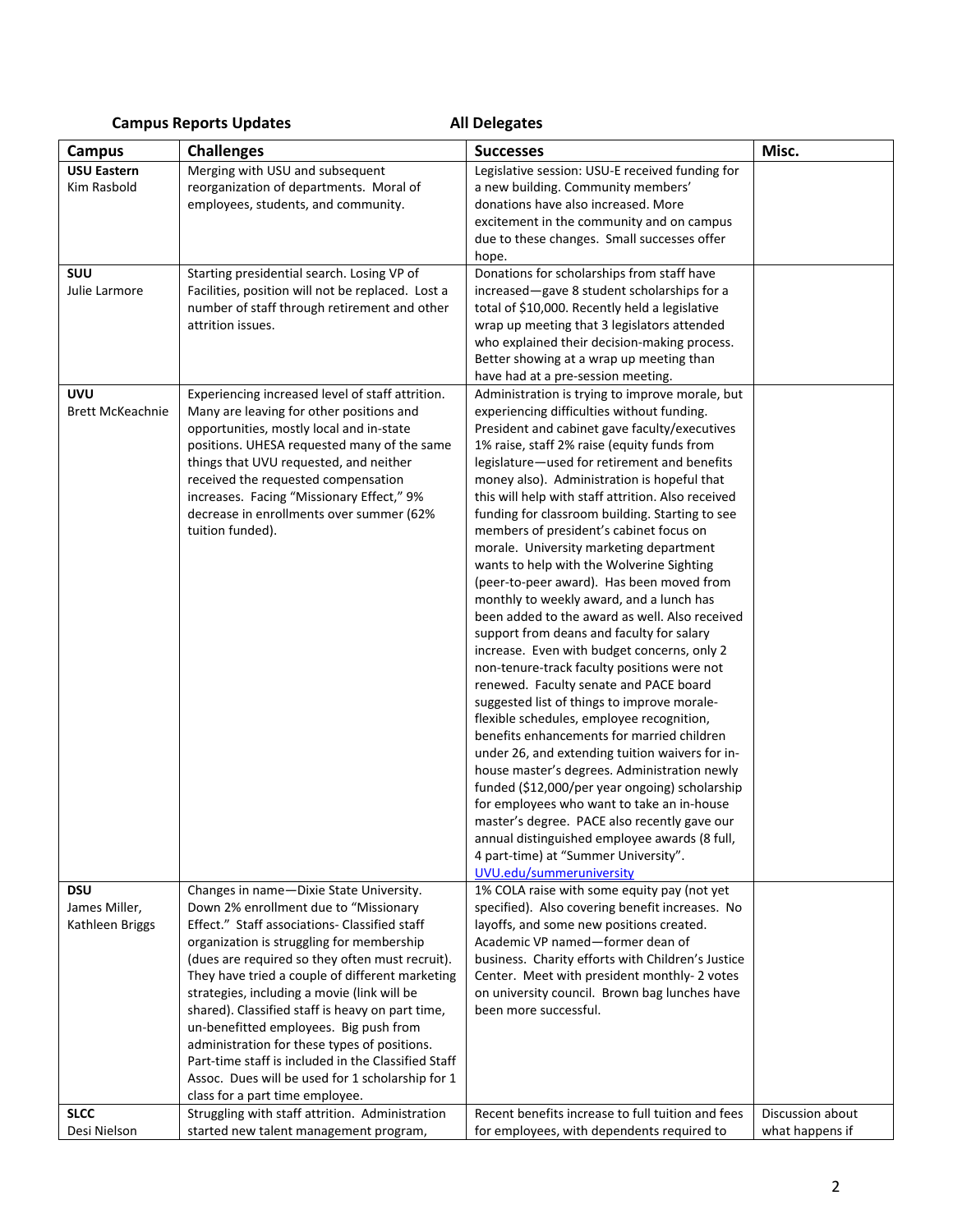|                       | resulting in the reclassification of every job.<br>Some job classifications now require a<br>bachelor's level degree, and many staff have<br>an associate degree. Association is trying to<br>support morale without crossing lines with<br>Administration. Experience does not count in<br>the reclassification, only education. Early<br>retirement packages were very heavily taken.<br>Reciprocal tuition efforts have been denied. | pay fees. Hope for reimbursement increase for<br>tuition at other institutions-was<br>\$600/semester, but hoping for \$2,000. Must<br>be for a job related degree. Hope for a service<br>leave benefit, draft has been submitted for<br>review. Draft includes 24 hours paid service<br>leave on approval of supervisor. Can be taken<br>in 1 hour chunks, and their Service center has a<br>list of about 150 approved sites. Hoping it will<br>come on board in July. Talk of merit pay, but<br>no official word yet. Offering a Presidential<br>forum, brown bag event for staff to meet with<br>president once a month at a rotating campus.<br>Outstanding staff award just awarded, with 6<br>awards given for \$500 at an event. | employees need to<br>take a class that is<br>only offered during<br>their regular work<br>hours. Discussion<br>about reciprocal<br>tuition in the USHE<br>system. DSU, UVU,<br>SUU policies are all<br>very flexible. Snow<br>doesn't offer benefits<br>up front, but adds<br>money to base pay<br>once degrees are<br>received. SLCC offers<br>a staff sabbatical to<br>receive a degree. |
|-----------------------|-----------------------------------------------------------------------------------------------------------------------------------------------------------------------------------------------------------------------------------------------------------------------------------------------------------------------------------------------------------------------------------------------------------------------------------------|-----------------------------------------------------------------------------------------------------------------------------------------------------------------------------------------------------------------------------------------------------------------------------------------------------------------------------------------------------------------------------------------------------------------------------------------------------------------------------------------------------------------------------------------------------------------------------------------------------------------------------------------------------------------------------------------------------------------------------------------|--------------------------------------------------------------------------------------------------------------------------------------------------------------------------------------------------------------------------------------------------------------------------------------------------------------------------------------------------------------------------------------------|
| USU<br>Taci Watterson | "Missionary Effect" of 7% enrollment decline.<br>Taskforce seeking other enrollment activities.                                                                                                                                                                                                                                                                                                                                         | Held a holiday social where their committees<br>buy donuts, and donations are made of other                                                                                                                                                                                                                                                                                                                                                                                                                                                                                                                                                                                                                                             |                                                                                                                                                                                                                                                                                                                                                                                            |
| Craig Whyte,          | Education credits defined by supervisors-                                                                                                                                                                                                                                                                                                                                                                                               | food. It was well attended, also increased                                                                                                                                                                                                                                                                                                                                                                                                                                                                                                                                                                                                                                                                                              |                                                                                                                                                                                                                                                                                                                                                                                            |
| Carl Ellsworth        | dependent on FTE with lots of support on<br>campus from staff and administration. Morale                                                                                                                                                                                                                                                                                                                                                | attendance at other events. Lots of<br>collaboration between the two committees.                                                                                                                                                                                                                                                                                                                                                                                                                                                                                                                                                                                                                                                        |                                                                                                                                                                                                                                                                                                                                                                                            |
|                       | is a challenge-president seeks other avenues                                                                                                                                                                                                                                                                                                                                                                                            | USU had a huge potential for loss due to                                                                                                                                                                                                                                                                                                                                                                                                                                                                                                                                                                                                                                                                                                |                                                                                                                                                                                                                                                                                                                                                                                            |
|                       | than layoffs. Health Insurance pool is self-<br>funded, so they are frequently looking for                                                                                                                                                                                                                                                                                                                                              | "Missionary Effect" but mitigated the losses<br>through new recruiting efforts, and out of state                                                                                                                                                                                                                                                                                                                                                                                                                                                                                                                                                                                                                                        |                                                                                                                                                                                                                                                                                                                                                                                            |
|                       | better insurance, benefits, etc. Their                                                                                                                                                                                                                                                                                                                                                                                                  | tuition waivers.                                                                                                                                                                                                                                                                                                                                                                                                                                                                                                                                                                                                                                                                                                                        |                                                                                                                                                                                                                                                                                                                                                                                            |
|                       | committees are funded through the university.<br>Challenged to fill spaces in committees due to                                                                                                                                                                                                                                                                                                                                         |                                                                                                                                                                                                                                                                                                                                                                                                                                                                                                                                                                                                                                                                                                                                         |                                                                                                                                                                                                                                                                                                                                                                                            |
|                       | time constraints. Lots of pressure from                                                                                                                                                                                                                                                                                                                                                                                                 |                                                                                                                                                                                                                                                                                                                                                                                                                                                                                                                                                                                                                                                                                                                                         |                                                                                                                                                                                                                                                                                                                                                                                            |
|                       | faculty-demands overreach boundaries due                                                                                                                                                                                                                                                                                                                                                                                                |                                                                                                                                                                                                                                                                                                                                                                                                                                                                                                                                                                                                                                                                                                                                         |                                                                                                                                                                                                                                                                                                                                                                                            |
|                       | to technology. Some ongoing job analysis with<br>title reassignments, but no compensation cuts.                                                                                                                                                                                                                                                                                                                                         |                                                                                                                                                                                                                                                                                                                                                                                                                                                                                                                                                                                                                                                                                                                                         |                                                                                                                                                                                                                                                                                                                                                                                            |
|                       | Logan has unique business culture-isolated                                                                                                                                                                                                                                                                                                                                                                                              |                                                                                                                                                                                                                                                                                                                                                                                                                                                                                                                                                                                                                                                                                                                                         |                                                                                                                                                                                                                                                                                                                                                                                            |
|                       | and don't have as much attrition due to the<br>lack of other opportunities.                                                                                                                                                                                                                                                                                                                                                             |                                                                                                                                                                                                                                                                                                                                                                                                                                                                                                                                                                                                                                                                                                                                         |                                                                                                                                                                                                                                                                                                                                                                                            |
| Snow                  | "Missionary Effect" was quite a big issue. Lots                                                                                                                                                                                                                                                                                                                                                                                         | Benefitted staff asked to work with President                                                                                                                                                                                                                                                                                                                                                                                                                                                                                                                                                                                                                                                                                           | Working to redefine                                                                                                                                                                                                                                                                                                                                                                        |
| Marlin Mason          | of early retirement, and restructuring. Created<br>morale problems. Faculty and staff have                                                                                                                                                                                                                                                                                                                                              | on how deal with enrollment decreases. HR<br>department has taken over staff development                                                                                                                                                                                                                                                                                                                                                                                                                                                                                                                                                                                                                                                | rolls of president and<br>past president.                                                                                                                                                                                                                                                                                                                                                  |
|                       | wanted to be involved in who is laid off.                                                                                                                                                                                                                                                                                                                                                                                               | meetings. This shows support from HR which                                                                                                                                                                                                                                                                                                                                                                                                                                                                                                                                                                                                                                                                                              |                                                                                                                                                                                                                                                                                                                                                                                            |
|                       |                                                                                                                                                                                                                                                                                                                                                                                                                                         | is good for morale                                                                                                                                                                                                                                                                                                                                                                                                                                                                                                                                                                                                                                                                                                                      |                                                                                                                                                                                                                                                                                                                                                                                            |
| U of U<br>Paul Larsen | Experiencing a transition year under their new<br>president. Their committee is housed under                                                                                                                                                                                                                                                                                                                                            | The committee is now on the institutional<br>policy committee. Their bylaws allow for                                                                                                                                                                                                                                                                                                                                                                                                                                                                                                                                                                                                                                                   | Note for July<br>meeting-please                                                                                                                                                                                                                                                                                                                                                            |
|                       | HR. They reexamined this placement, but                                                                                                                                                                                                                                                                                                                                                                                                 | quarterly reports to Board of Trustees                                                                                                                                                                                                                                                                                                                                                                                                                                                                                                                                                                                                                                                                                                  | include report on                                                                                                                                                                                                                                                                                                                                                                          |
|                       | decided to stay with HR. 60% of staff is<br>employed in the hospital. Restructured                                                                                                                                                                                                                                                                                                                                                      | meetings. Recently held a day of community<br>service. Staff Association participated through                                                                                                                                                                                                                                                                                                                                                                                                                                                                                                                                                                                                                                           | staff awards<br>available on agenda.                                                                                                                                                                                                                                                                                                                                                       |
|                       | Hospital recently and established a separate                                                                                                                                                                                                                                                                                                                                                                                            | shredding/document disposal in community,                                                                                                                                                                                                                                                                                                                                                                                                                                                                                                                                                                                                                                                                                               |                                                                                                                                                                                                                                                                                                                                                                                            |
|                       | HR department, benefits, etc. The committee is                                                                                                                                                                                                                                                                                                                                                                                          | which was used to raise money for staff                                                                                                                                                                                                                                                                                                                                                                                                                                                                                                                                                                                                                                                                                                 |                                                                                                                                                                                                                                                                                                                                                                                            |
|                       | hoping to create unity between campus and<br>hospital. Examining separate staff associations                                                                                                                                                                                                                                                                                                                                            | scholarships. 50% tuition benefit offered, and<br>Staff Association scholarships can be used at                                                                                                                                                                                                                                                                                                                                                                                                                                                                                                                                                                                                                                         |                                                                                                                                                                                                                                                                                                                                                                                            |
|                       | between campus and hospital because hospital                                                                                                                                                                                                                                                                                                                                                                                            | other universities. They awarded 15                                                                                                                                                                                                                                                                                                                                                                                                                                                                                                                                                                                                                                                                                                     |                                                                                                                                                                                                                                                                                                                                                                                            |
|                       | complains that the committee is applying an<br>academic model to a business environment.                                                                                                                                                                                                                                                                                                                                                | scholarships. District nominations were held<br>for staff awards and 24 district awards and 6                                                                                                                                                                                                                                                                                                                                                                                                                                                                                                                                                                                                                                           |                                                                                                                                                                                                                                                                                                                                                                                            |
|                       | Exploring what to do with health professionals                                                                                                                                                                                                                                                                                                                                                                                          | campus wide (\$5,000) awards were given.                                                                                                                                                                                                                                                                                                                                                                                                                                                                                                                                                                                                                                                                                                |                                                                                                                                                                                                                                                                                                                                                                                            |
|                       | who work much different hours. Hospital has                                                                                                                                                                                                                                                                                                                                                                                             |                                                                                                                                                                                                                                                                                                                                                                                                                                                                                                                                                                                                                                                                                                                                         |                                                                                                                                                                                                                                                                                                                                                                                            |
|                       | moved to a PTO system rather than<br>vacation/sick leave, and also rolled holidays                                                                                                                                                                                                                                                                                                                                                      |                                                                                                                                                                                                                                                                                                                                                                                                                                                                                                                                                                                                                                                                                                                                         |                                                                                                                                                                                                                                                                                                                                                                                            |
|                       | into PTO. The change was passed as a                                                                                                                                                                                                                                                                                                                                                                                                    |                                                                                                                                                                                                                                                                                                                                                                                                                                                                                                                                                                                                                                                                                                                                         |                                                                                                                                                                                                                                                                                                                                                                                            |
|                       | provisional rule, which only required the                                                                                                                                                                                                                                                                                                                                                                                               |                                                                                                                                                                                                                                                                                                                                                                                                                                                                                                                                                                                                                                                                                                                                         |                                                                                                                                                                                                                                                                                                                                                                                            |
|                       | President's Signature with Staff Assoc.<br>recommendations. Some changes have been                                                                                                                                                                                                                                                                                                                                                      |                                                                                                                                                                                                                                                                                                                                                                                                                                                                                                                                                                                                                                                                                                                                         |                                                                                                                                                                                                                                                                                                                                                                                            |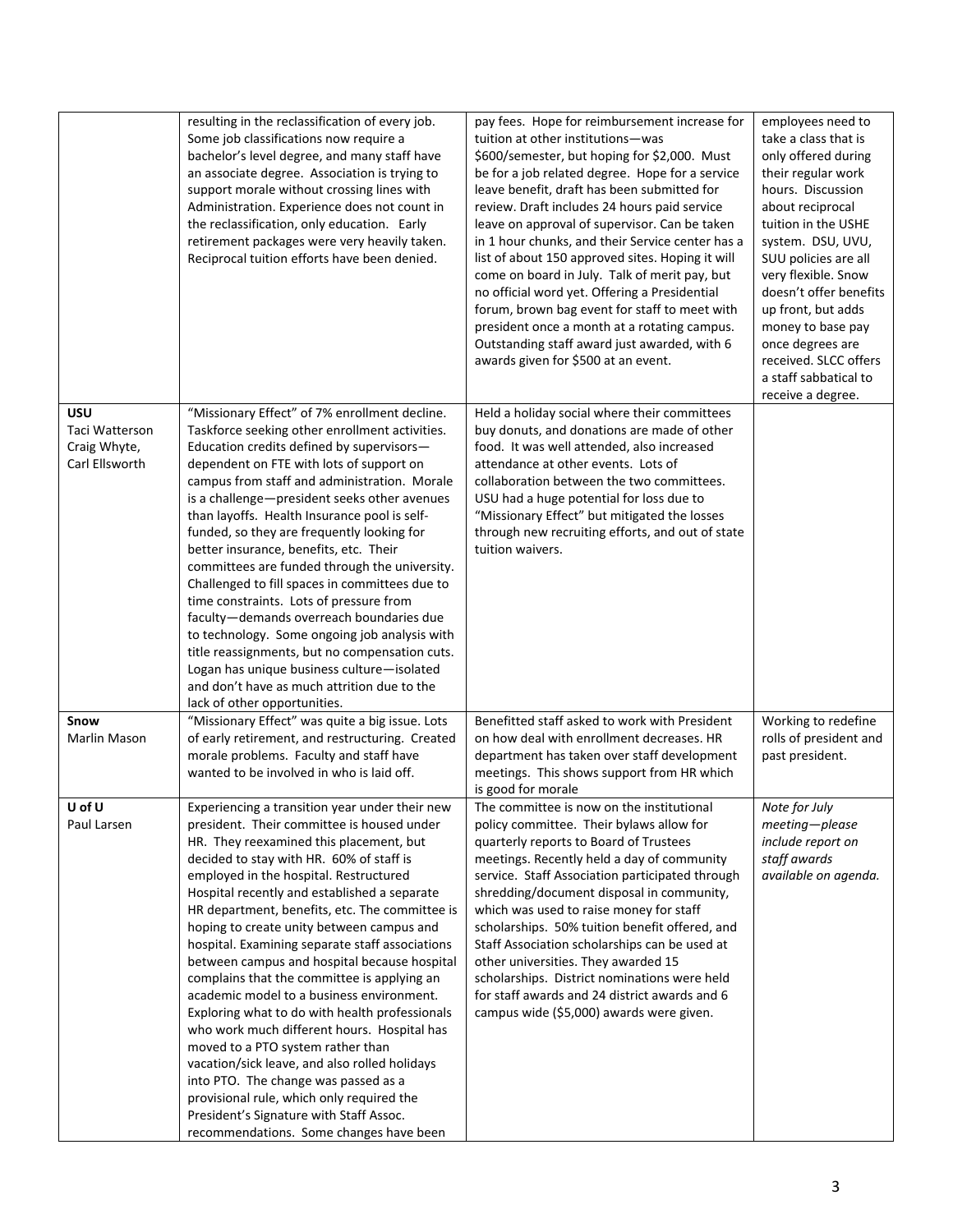|             | made, including taking holidays out of the PTO<br>bank. Neither campus nor hospital will absorb |                                                 |  |
|-------------|-------------------------------------------------------------------------------------------------|-------------------------------------------------|--|
|             | benefit increases, resulting in a de facto                                                      |                                                 |  |
|             | decrease in pay.                                                                                |                                                 |  |
| <b>WSU</b>  | Have experienced some staff attrition with                                                      | Passed service leave policy offering 8 hours of |  |
| Helen Fink, | compression of responsibilities. Overall morale                                                 | leave that can be used on 3 days of service     |  |
| Kristen     | is pretty good.                                                                                 | identified and coordinated by Community         |  |
| Radulovich  |                                                                                                 | Involvement Center (good turnout). They have    |  |
|             |                                                                                                 | a new President, Chuck Wight from U of U.       |  |
|             |                                                                                                 | Awarded planning money for a new Science        |  |
|             |                                                                                                 | Building, and are hoping for building money     |  |
|             |                                                                                                 | next legislative session. They don't feel the   |  |
|             |                                                                                                 | "Missionary Effect" as much as others, but      |  |
|             |                                                                                                 | have had a big push to allow students to defer  |  |
|             |                                                                                                 | enrollment. Increased number of staff awards    |  |
|             |                                                                                                 | offered of \$2,000 each. Terminology has        |  |
|             |                                                                                                 | changed from Classified/Professional to Non-    |  |
|             |                                                                                                 | Exempt/Exempt. Exploratory committee            |  |
|             |                                                                                                 | formed looking at combining committees. A       |  |
|             |                                                                                                 | discussion was held about others' experiences   |  |
|             |                                                                                                 | combining/splitting committees. Lots of         |  |
|             |                                                                                                 | collaboration between committees in the last    |  |
|             |                                                                                                 | year. Discussion about voting abilities, and    |  |
|             |                                                                                                 | other involvements on each campus.              |  |

### **Legislative Committee Report Holly Bigelow**

Thank you cards have been circulated. Feedback has been received that Higher Education received a very positive response this session. Holly asks that everyone call representatives to introduce themselves during May/June/July. She suggested that people have a couple of issues to discuss in addition to higher education. Then, she suggests that they contact their representatives again in August. The delegates offered thanks to Holly for the Day at the Legislature.

### **PR/Media Report James Miller**

James has created a LinkedIn page and updated the Facebook group. A suggestion was made to include pictures on the website.

### **Financial Report Jennifer Reed**

# Jenn distributed a budget breakdown including a travel reimbursement for Travis to attend the July 2012 conference. She noted that Snow wasn't sent an invoice for dues. U of U picked up the tab for the July conference. May's meeting plus travel expenses will be included in the next budget report. Jenn will check into the need to charge registration fees for the July 2013 conference. She will also check if SLCC has paid dues for this year. She will report on both at the June conference call.

### **Group Activity Bruce Barclay 1:30 pm**

Bruce led a group activity where delegates were asked to build paper towers. He also led a discussion on accountability.

# **Group Discussion: How can Staff Association work with administration to boost Morale on Campuses?**

In addition to the suggestions made during campus reports and during the group activity, other suggestions included fostering an attitude of appreciation toward administration, with Craig speaking of signed cards with personalized messages from staff given to their University President. A discussion was